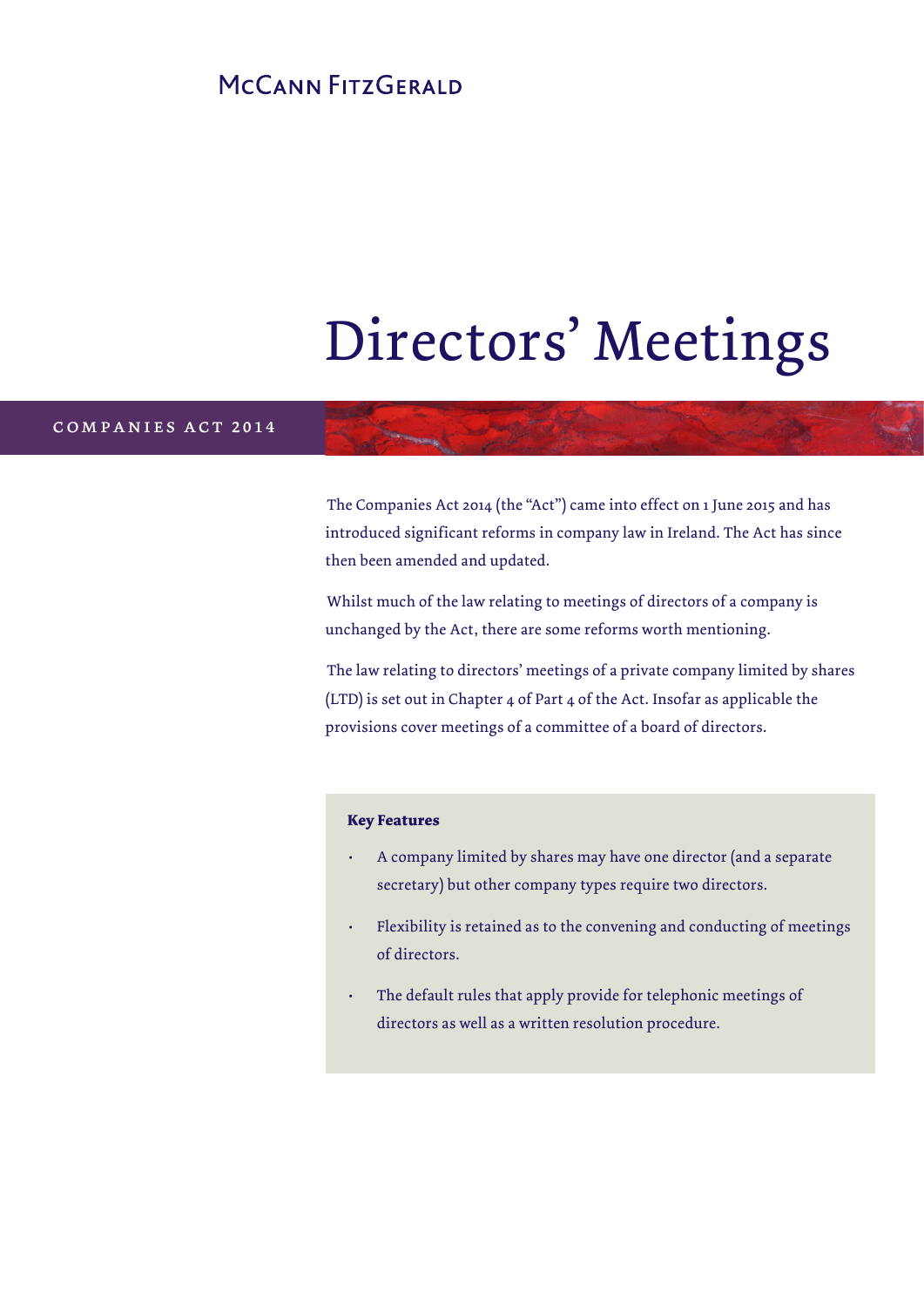## *Companies Act 2014 Directors' Meetings*

*(continued)*

#### **Directors' Meetings**

The directors of a company are usually vested with a general power of management of the affairs of the company. Discharge of that function requires the directors to meet from time to time. As was previously the case under the Companies Acts 1963 to 2013, it is a matter for each company to prescribe the internal regulations that apply to the convening and conducting of meetings of the board with legislation providing some default rules. Under the Act the default rules are in parts more comprehensive than was previously the case and reflect provisions that companies typically adopted to supplement the existing default provisions.

*Other than the requirement to keep minutes of a meeting, the default rules discussed in this briefing apply save to the extent that the constitution provides otherwise.*

#### **The Power to Meet and Regulate Directors' Meetings**

Directors of a company may meet together for the dispatch of business. The directors can regulate these meetings as they think fit.

#### **Convening Directors' Meetings**

A director may, and the secretary on the requisition of a director must, at any time summon a meeting of the directors.

The Act does not state how often directors should meet; therefore it is a matter for directors to decide themselves. Good corporate governance practice is for a company to schedule a number of board meetings over a forthcoming year whilst having the flexibility to meet urgently if circumstances require.

#### **Notice of Directors' Meetings**

The Act is silent on the length of notice required to be given for a directors' meeting. Rather the Act states that all directors are entitled to reasonable notice of any meeting of the directors.

If the directors so resolve, it is not necessary to give notice of a meeting of directors to any director who, being resident in the State, is for the time being absent from the State. The ability for directors to participate in meetings by telephone may make it rare for the directors to need to pass such a resolution.

Importantly, only a director of the company concerned can object to the notice given for any meeting of the directors.

#### **Quorum for Directors' Meetings**

The quorum necessary for the transaction of the business of the directors may be fixed by the directors and unless so fixed will be two. However, as mentioned above, under the Act an LTD is allowed to have a sole director and in that instance the quorum is one. It is important to note that a separate company secretary must be appointed for an LTD.

Subject to the other provisions of the Act, a director with a disclosable interest in a particular contract or arrangement is allowed to be counted in the quorum of a board meeting to consider that contract or arrangement.

If the number of directors is reduced below the number fixed as the necessary quorum of directors, the continuing directors or director can only act for the purpose of increasing the number of directors to that number or of summoning a general meeting of the company.

#### **Who Chairs a Meeting of the Directors?**

The directors may elect a chairperson of their meetings and determine the period for which he or she is to hold office, but if no such chairperson is elected, or, if at any meeting the chairperson is not present within 15 minutes after the time appointed for holding it, the directors present may choose one of their number to be chairperson of that meeting. In practice most companies appoint a chairperson for a particular period of time so it is clear as to who chairs the meeting.

#### **Voting at Directors' Meetings**

Questions arising at any such meeting are to be decided by a majority of votes. Where there is an equality of votes, the chairperson has a second or casting vote.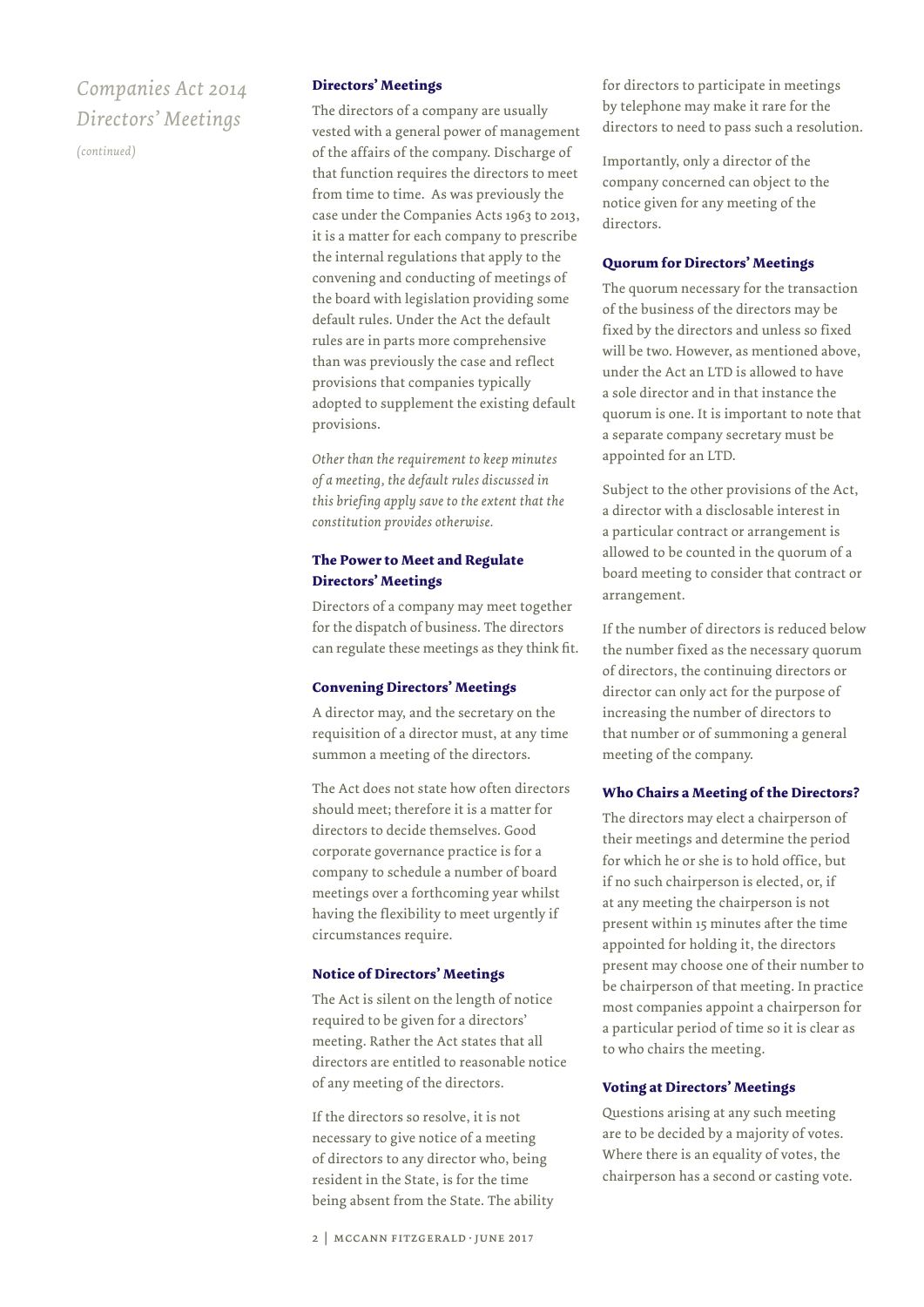## *Companies Act 2014 Directors' Meetings*

*(continued)*

The Act clarifies that, subject to the other provisions of the Act, a director may vote in respect of any contract, appointment or arrangement in which the director is interested.

Some corporate governance codes advise that a director interested in a matter is not to be given the relevant papers or to be allowed participate in the discussion or vote on that matter.

#### **Written Resolution of Directors**

In the circumstances where it is inconvenient for the directors to hold a directors' meeting, and where all of the directors are in agreement about the proposed action, it is possible for the directors to act by way of a written resolution in lieu of holding a meeting. A written resolution is a resolution in writing signed by all the directors of a company who are for the time being entitled to receive notice of a meeting of the directors.

The written resolution procedure can be used even if one or more of the directors (but not in aggregate being a majority of all directors) is not permitted to vote on a director's resolution (by reason of a conflict for example). In this instance the remaining directors sign the resolution and note the names of the directors who are not entitled to vote and the reason.

The chairman does not have a second or casting vote on any such written resolution; in practice such written resolutions are unanimous.

#### **Committees**

The directors may establish one or more committees consisting in whole or in part of members of the board of directors. The previous default rules provided only for the creation of committees composed exclusively of directors (and these were usually supplemented to allow for non-directors on committees). Under the Act a committee can exercise any powers of the directors which the board as a whole wishes to delegate to the committee.

The provisions dealing with the holding and conducting of meetings of directors also apply to meetings of committees.

#### **Participation in Meetings by Telephone**

The Act provides for the participation of directors in meetings by telephone, video or other electronic means. Each director must be able to hear other directors and to speak at such a meeting.

The Act states that a meeting occurs at the place where the largest group of those participating is assembled or, if there is no such group, where the chairperson is situated. If neither such situation applies, the meeting may determine the location for itself.

#### **Alternate Directors**

Any director may appoint any other director to be an alternate director as respects him or her. Where the alternate is not a director already the consent of the other directors is required for the appointment. A director may only have one alternate appointed at a particular time.

#### **Records of Directors' Meetings**

A company must keep minutes in books kept for this purpose in respect of the following:

- a) all appointments of officers made by its directors;
- b) the names of the directors present at each meeting of its directors and of any committee of the directors; and
- c) all resolutions and proceedings at all meetings of its directors and of committees of directors.

The minutes should be signed by the chairperson of the meeting to which the minutes relate or by the chairperson of the next succeeding meeting.

The Director of Corporate Enforcement has a legal right to inspect the minute books.

#### **Designated Activity companies ("DAC")**

The law of directors' meetings as it applies to a DAC is that set out above as applying to an LTD except that a DAC is required to have two directors.